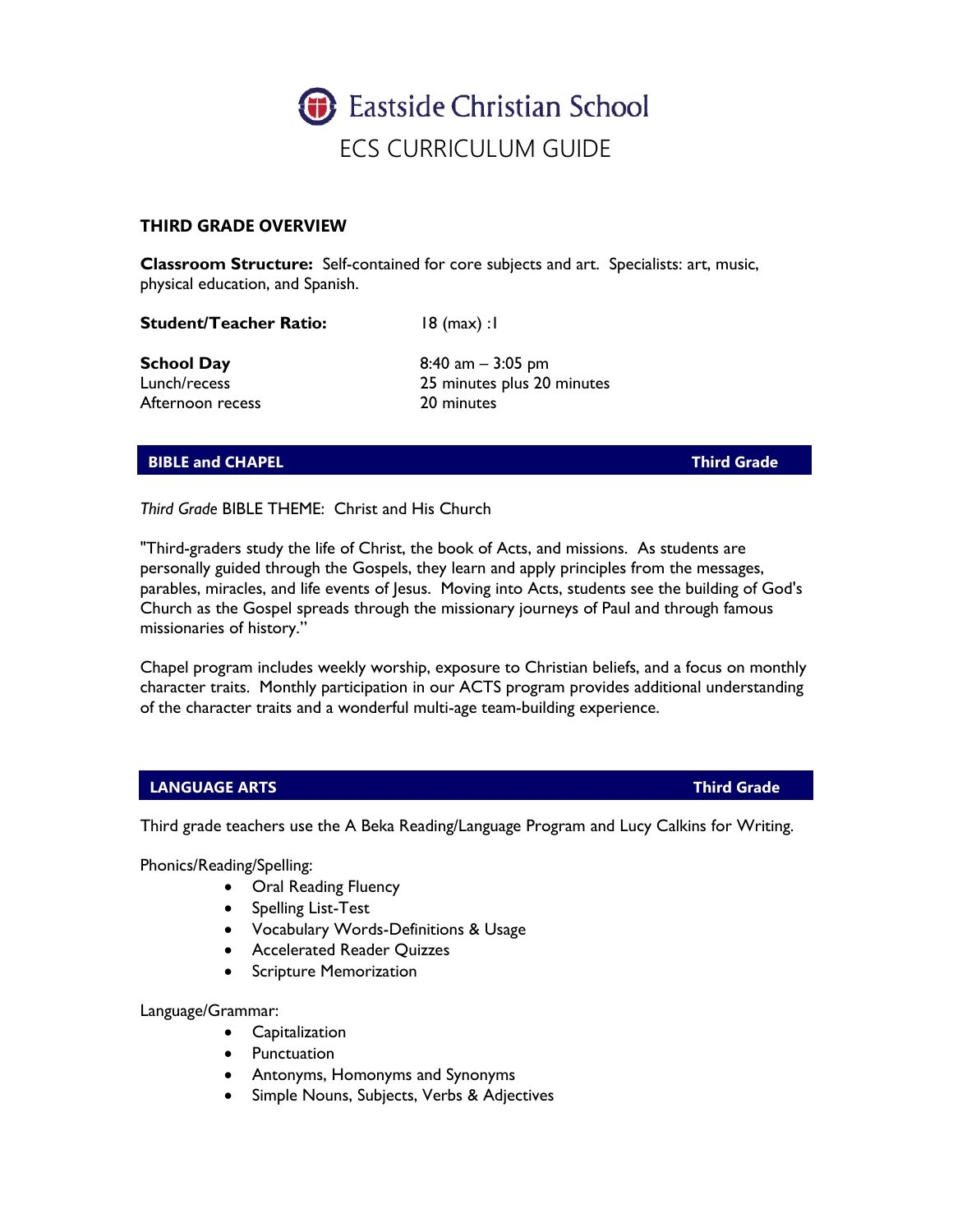- Complete Sentences
- Word Usage Rules
- Plural and Common Contractions
- Dictionary Skills

### Writing:

- Guided Creative Writing
- Writing Journals
- Short Stories, Essays & Letters
- Book Reports & Basic Research Paper
- Formal Paragraphs

### **MATH Third Grade**

Houghton Mifflin Math Expressions is used in third grade. The program uses a systematic stepby-step approach to developing mathematics concepts and skills. The focus on problem solving and reasoning provides opportunities for students to demonstrate and apply their understanding. This program is specifically in line with the National Math Council's principles and standards for school mathematics. Students receive independent practice for homework and have access to web-based enrichment activities.

Additional Math concept/skill strands:

- Intro to Multiplication and Division Facts
- Review Addition and Subtraction of Three-Digit Numerals
- Place Value
- Fractions and Decimals
- Time, Data, Measurement
- Using Maps & Grids
- Geometry
- Word Problems

# **SOCIAL STUDIES Third Grade**

Third grade teachers use the Abeka Social Studies series, *Our American Heritage,* as a base to create units based on concepts in the book. Formal studies are complemented by a variety of field trip opportunities.

Students learn and investigate the following integrated units:

- Continents and Oceans
- Land Forms
- American States & Capitals
- Women in History
- Exploration / Explorers Christopher Columbus
- United States Presidents, Elections